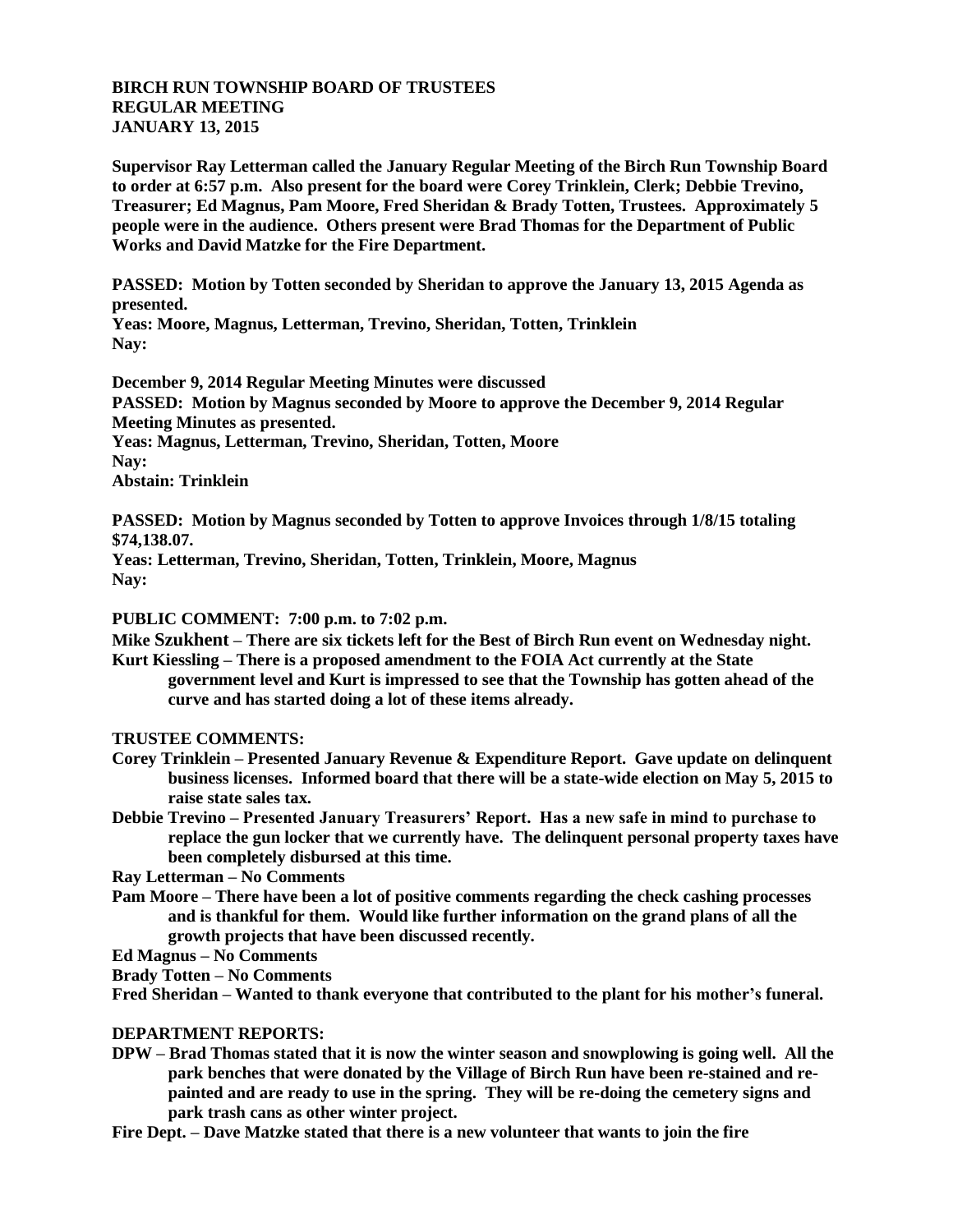**department. The fire truck is currently being stripped down to get repainted. A report was submitted showing the calls for 2014 as well as a breakdown for the 2014 focus response calls. There was a minor injury sustained during a fire at Winters Motel.**

**Library – Jeanette Morrish was absent and had submitted a report in her absence.**

**PASSED: Motion by Magnus seconded by Totten to approve purchasing a new dual drawer safe not to exceed \$1,000.00.**

**Yeas: Trevino, Sheridan, Totten, Trinklein, Moore, Magnus, Letterman Nays:**

**PASSED: Motion by Magnus seconded by Sheridan to approve hiring Kenneth Gerding as a new Birch Run Township Fire Fighter.**

**Yeas: Sheridan, Totten, Trinklein, Moore, Magnus, Letterman, Trevino Nays:**

**PASSED: Motion by Totten and seconded by Sheridan to approve the January General Fund Budget Amendments as amended.**

**Yeas: Totten, Trinklein, Moore, Magnus, Letterman, Trevino, Sheridan Nays:**

**PASSED: Motion by Trevino seconded by Sheridan to approve for the property located at 11235 Dixie Hwy. to have First American Title perform a title search for \$35.00; Rowe Engineering to perform the site survey for \$2,135; and AKT Peerless to perform the Phase I Environmental Site Assessment for \$2,000.00.**

**Yeas: Trinklein, Moore, Magnus, Letterman, Trevino, Sheridan, Totten Nays:**

**PASSED: Motion by Magnus seconded by Sheridan to approve Resolution #2015-01 (Intent to Reimburse Project Expenditures with Bond Proceeds) as amended. Yeas: Moore, Magnus, Letterman, Trevino, Sheridan, Totten, Trinklein Nays:** 

**PASSED: Motion by Magnus seconded by Totten to approve Administrative Resolution #01-15 (Birch Run Township 2015 Meeting Dates) as presented. Yeas: Magnus, Letterman, Trevino, Sheridan, Totten, Trinklein, Moore Nays:** 

**PASSED: Motion by Magnus seconded by Sheridan to approve the 2015 Township Holiday Closing Dates as presented.**

**Yeas: Letterman, Trevino, Sheridan, Totten, Trinklein, Moore, Magnus Nays:** 

**PASSED: Motion by Magnus seconded by Sheridan to approve the Personnel Policy & Procedures Manual with no changes.**

**Yeas: Trevino, Sheridan, Totten, Trinklein, Moore, Magnus, Letterman Nays:** 

**PASSED: Motion by Magnus seconded by Sheridan to approve the check and cash handling and receipting policy as amended.**

**Yeas: Sheridan, Totten, Trinklein, Moore, Magnus, Letterman, Trevino Nays:** 

**PASSED: Motion by Magnus seconded by Sheridan to approve appointing Jim Garno to the Birch Run Township Downtown Development Authority.**